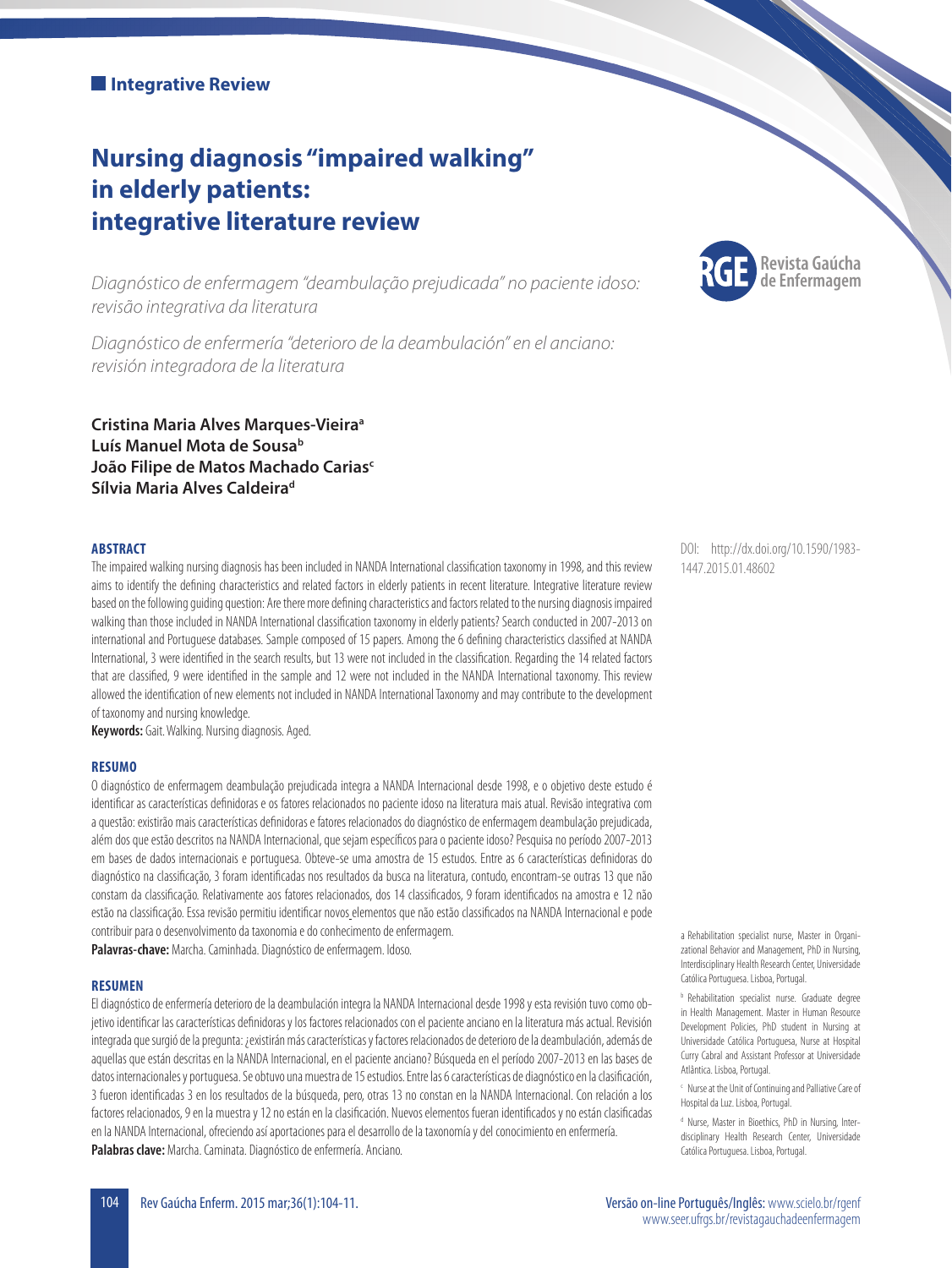## **EXIMPLE INTRODUCTION**

Chronic and disabling diseases associated to increased longevity represent new challenges for Nursing. Older and sicker patients are more likely to have significant impairment of the musculoskeletal system, with consequent loss of mobility. Particularly in healthcare, the practice of physical exercises has been identified as one of the main preventive measures against the development of some chronic diseases, such as hypertension<sup>(1)</sup>. Walking is a modality of physical activity that also ensures independence. It is often recommended by nurses as an effective, economic and practical way of performing physical exercises. The sooner the elderly regain the ability to walk, the faster they will become independent to perform other daily activities <sup>(2)</sup>. Therefore, impaired walking may lead to social isolation and the need for family caregivers.

Impaired walking (00088) is a nursing diagnosis that has been included in NANDA International (NANDA-I) classification taxonomy since 1998. At the time of the inclusion taxonomy I was in force and the diagnosis of impaired walking (6.1.1.1.3) was included in standard 6 - mobility .<sup>(3)</sup>. This classification was revised in 2006 and, according to taxonomy II, the diagnosis was included in domain 4 (Activity/rest), class 2 (Activity/exercise). The current level of evidence is 2.1, indicating that at the time of the assessment of the referred diagnosis by the Diagnostic Development Committee it consisted of the statement, definition, defining characteristics, related factors and references. It should be noted that there is scarce clinical evidence to support the level of evidence 3, related to results from clinical trials.

In NANDA-I, nursing diagnosis impaired walking (00088) is defined by the following statement: "limitation in independent physical movement, walking, by environmental factors"<sup>(4)</sup>. The defining characteristics are: "impaired ability to walk uphill, impaired ability to walk downhill, impaired ability to walk on uneven surfaces, impaired ability to go up and down sidewalks, impaired ability to climb stairs and impaired ability to walk distances required to perform activities of daily living"<sup>(4)</sup>. Regarding related factors, the classification includes: "limited resilience, deconditioning, pain, impaired balance, lack of knowledge, poor muscle strength, depressive mood, environmental limitations (e.g. stairs, ramps, slopes, uneven floor surfaces, unsafe obstacles, distances, lack of mobility AIDS or assistance by caregivers, immobilizers), fear of falling, obesity, cognitive impairment, musculoskeletal impairment (e.g. contractures), neuromuscular disorders and vision impairment"<sup>(4)</sup>.

Also, the international classification for nursing practice (CIPE® ) integrates a term in the axis "to walk" (10020886), which is defined as: "to move around: movement of the body from one place to another, move the legs to take steps, ability to support the weight of the body for effective walking, at a speed ranging from slow to moderate. Walk, go up and down stairs and ramps" (5). This is a phenomenon of interest to the nursing practice, but there are few studies providing more information and clinical evidence to the diagnosis, and bringing effective benefits to the health of people receiving nursing care. Given the date of inclusion and review of the diagnosis in the classification and the need to update concepts as the basic elements of nursing knowledge, integrative literature review (ILR) was considered a suitable method for a synthesis of knowledge relevant to the topic.

The study was based on the following guiding question: Are there more defining characteristics and factors related to the nursing diagnosis impaired walking than those described in NANDA International classification taxonomy specific for elderly patients?

The general objective of this study was to identify the defining characteristics and factors related to the nursing diagnosis impaired walking (00088) in elderly patients in the current literature. The specific objectives were: Identify the clinical indicators of the nursing diagnosis impaired walking (00088) that emerged from the review; identify the factors related regarding the referred nursing diagnosis that emerged from the review; compare the results obtained with NANDA-I classification taxonomy II; check whether the defining characteristics and the related factors included in NANDA-I classification taxonomy II appear on the results of the review. In the present study, we intend to contribute to the inclusion of other defining characteristics and factors related to the existing diagnosis.

## **METHODOLOGY**

The use of principles of evidence-based practice (EBP) emerged from the need to bring scientific evidence closer to clinical practice problems, which motivated the development of methods of integrative literature review. This method enables the research, critical assessment and synthesis of available evidence, minimizing biases and increasing the accuracy of the conclusions<sup>(6)</sup>. The ILR is a scientific method that has the same reliability as that of other research approaches, and is a resource for the construction of knowledge in nursing. Therefore, it also contributes to the development and accuracy of clinical practice, which is characterized by interventions that result in patient safety (7).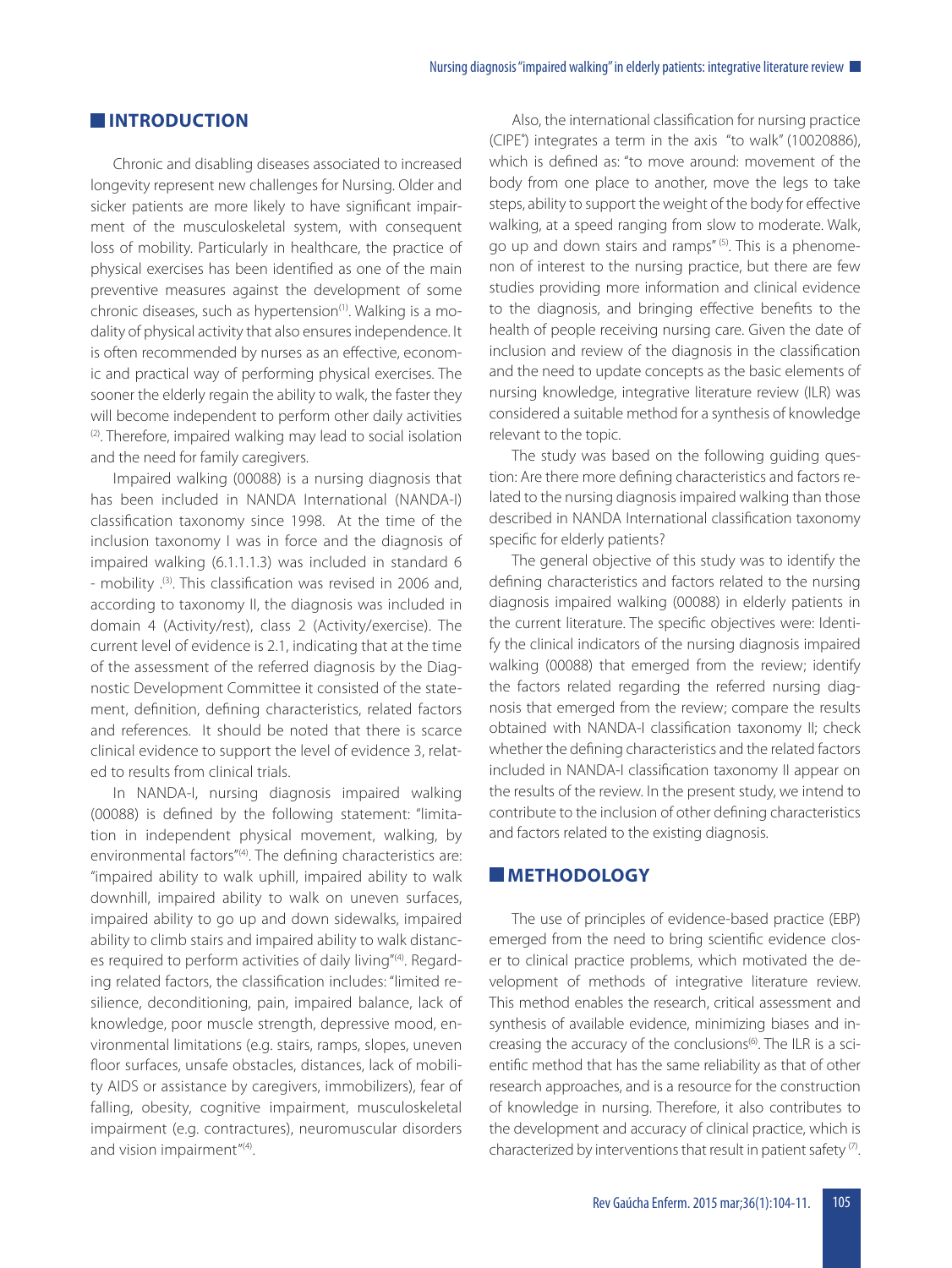Integrative literature review was conducted. It consists in a research method that incorporates evidence in clinical practice and is aimed to gather and synthesize the results of primary studies in a systematic and orderly manner, to obtain valid and reliable conclusions; This investigation method has six different stages: identification of the topic and selection of the hypothesis or guiding question of the integrative review; establishment of the criteria for inclusion and exclusion of studies/sampling or literature research; definition of the information to be extracted from the selected studies/categorization of the studies; assessment of the studies included in the integrative review; interpretation of the results; and presentation of the review/synthesis of knowledge<sup>(8-9)</sup>. Under this perspective, the stages were carried out as follows: collection of scientific evidence about impaired walking in elderly patients, examination of the scientific productions about the defining characteristics, examination of scientific productions about related factors, identification of the types of studies conducted and the methodological procedures used in impaired walking of elderly patients, descriptive analysis of the results of the studies produced and critical analyses of the results obtained.

The research was conducted from January 2007 to April 2013, because the last review of the diagnosis occurred in 2006. The inclusion criteria were: language (Portuguese, English or Spanish); availability (full text available online); origin (national and international studies); population (elderly); with the search strategy *walk\** (abstract) OR *gait*  (abstract) *AND nursing diagnoses* (text) AND *health* (text) *OR disease* (text).

Bibliographic research was performed from April 15 to June 15, 2013. Manual research was conducted at Library João Paulo II at Universidade Católica Portuguesa and at the Library of Escola Superior de Enfermagem of Lisboa, as well as electronic research (Open Access Scientific Repository of Portugal, platforms *B-On, EBSCO Host* platform and *Google Scholar* database)*.*

Bibliographic references were also considered in the selection of studies relevant to the subject under review. The research was conducted by two independent reviewers for greater accuracy of the method and results. The selection of the articles in the sample was made as follows: reading of title, reading of abstract and reading of the full text. In case of disagreement, the articles passed to the next stage for full reading.

The recommendations of the Joanna Briggs Institute<sup>(10)</sup> were considered in the classification of the levels of evidence (LE).

Charts with information on randomized controlled clinical trials, descriptive studies, case series studies and qualitative studies obtained from the Joanna Briggs Institute



**Figure 1.** Mapping of the identification, analysis and selection of the results Source: Research data, 2014.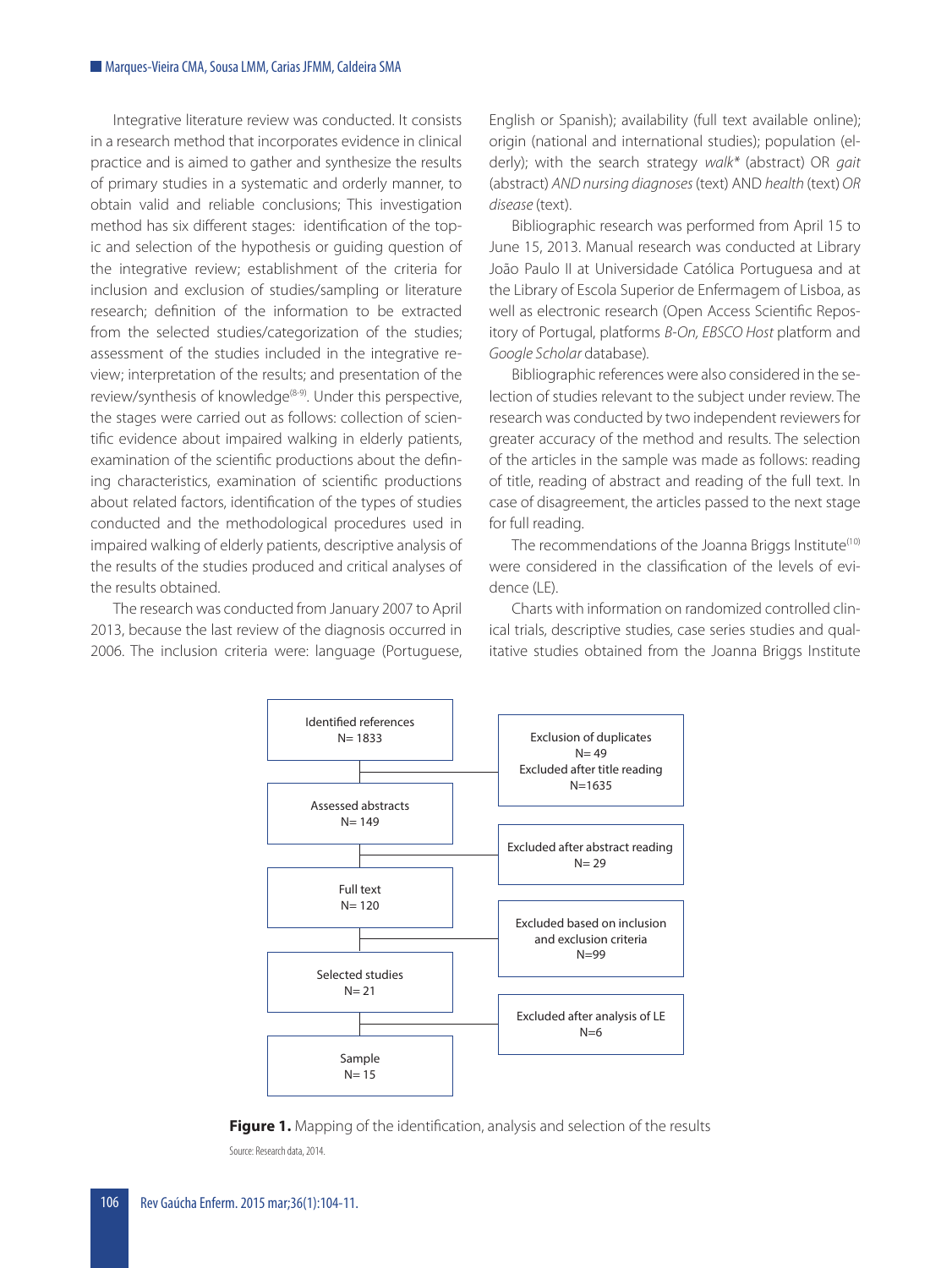and translated into Portuguese were applied. They assisted in the evaluation of the criteria of feasibility suitability, significance and efficacy for inclusion of ILR articles. Following the use of these charts 6 studies were excluded (scores lower than 7)<sup>(10)</sup>. Concerning the selection of the results, 15 studies for analysis and inclusion in this review are shown in Figure 1.

In the subsequent stage, the full text of each selected study was read, for systematization of the most significant information. For this purpose, a chart was completed with data to facilitate their processing and interpretation.

Due to its nature, the present study does not involve participants. However, the intellectual property of the authors of the articles of the sample was respected, with the full and proper citation of their works.

#### **RESULTS AND DISCUSSION**

Most results (seven studies) were published in 2008(2,11-16). Regarding the origin, seven studies were conducted in Brazil<sup>(11,13-14,16-19)</sup>, four studies in Portugal<sup>(2,15,20-21)</sup> and two studies in the United States of America<sup>(12,22)</sup>, one in Australia<sup>(23)</sup> and one in Japan<sup>(24)</sup>. The 15 studies selected used qualitative methodology, namely two randomized controlled clinical trials<sup>(13,15)</sup>, one cohort study<sup>(22)</sup>, three correlational studies<sup>(16,18,23)</sup>, eight descriptive studies<sup>(11-12,14,17,19-21,24)</sup> and one systematic literature review without meta-analysis<sup>(2)</sup>. Of the analyzed studies, two had level of evidence 1<sup>(18,20)</sup>, four had level of evidence 3<sup>(14,17,22-23)</sup>, eight had level of evidence 4(11-13,15-16,19,21,24), and one had level of evidence 5<sup>(2)</sup>. The samples of these studies ranged from 12 to 2269 participants.

This integrative literature review identified impaired walking as a diagnosis present in elderly patients<sup>(11-17)</sup>. Concerning impaired walking as a nursing diagnosis, it was specifically addressed by two studies. One study concludes that 72% of the patients were diagnosed with impaired walking (11) and in another study related to the identification of the risk of falling in elderly patients after stroke, impaired walking was identified among the related factors<sup>(17)</sup>. Regarding the defining characteristics, Okochi and collaborators assessed functionality in elderly patients based on the International Classification of Functioning, Disability and Health. The following parameters were assessed: walk with the aid of someone, walk without the need of walking AIDS, walk short distances (<50m), walk short distances on even ground (<50m), walk on different floors, overcome obstacles, go up and down stairs, walk inside buildings other than dwellings, in dwellings (at home or in a nursing home), walk with

walking AIDS (walker, tripod, canes or wheelchair) and use of private or public motorized transport<sup>(24)</sup>. In another study, a systematic review concluded that the main clinical indicators of impaired walking were the need to resort to technical AIDS, independent walking on even floor surfaces and ability to climb stairs<sup>(2)</sup>. Clinical indicators obtained in another investigation of elderly included overcoming obstacles, carrying an object on uneven floor surfaces, while talking<sup>(22)</sup>.

Studies on factors related to impaired walking reveal that 80% of the elderly had a condition associated to osteoarthritis formation process, 46.7% are pre-obese and 21.7% are obese, and that most patients reported claudication and pain as their most frequent daily symptoms, and that they had to use technical AIDS<sup>(20)</sup>. Another study concluded that the perception of health, balance and walking speed are related to demographic data and cognitive and health levels of the participants. Participants with better health perception showed better results regarding the number of blocks walked than participants with a worse health perception (12). In an investigation aimed to analyze spatial and temporal parameters in elderly with peripheral arterial disease and intermittent claudication, there were more smokers in the short-term treatment group, with a greater percentage of carotid artery atherosclerotic disease, as well as submission to surgical interventions. High blood pressure and coronary artery disease were the most prevalent conditions in both groups. Regarding stride length and stance, the values were similar in both groups<sup>(18)</sup>. Another study concluded that regular physical activity improves walking parameters (speed; stride length and step width; stride length and stance), regardless of the type of physical exercise performed<sup>(13)</sup>. An investigation on the occurrence of falls identified association with decreased muscle strength, physical activity, cognitive, visual and auditory deficits, as well as the use of medication. Falls were more frequent outside the home, because of external changes (existence of stairs, type of shoes, floor conditions, among others)(14). The decrease in walking speed and in muscular strength of the lower limbs is addressed in another study as the cause for changes in walking (15).

Reduced ability to walk was found to reduce the opportunities for individuals to participate in functional physical activities necessary to perform self-care, instrumental and labor activities, leading to a greater loss of muscular strength and triggering a vicious circle of inactivity and weakness (19). Other results demonstrate that step width and a shorter stride are directly associated to decreased balance and that fear of falling and step width have little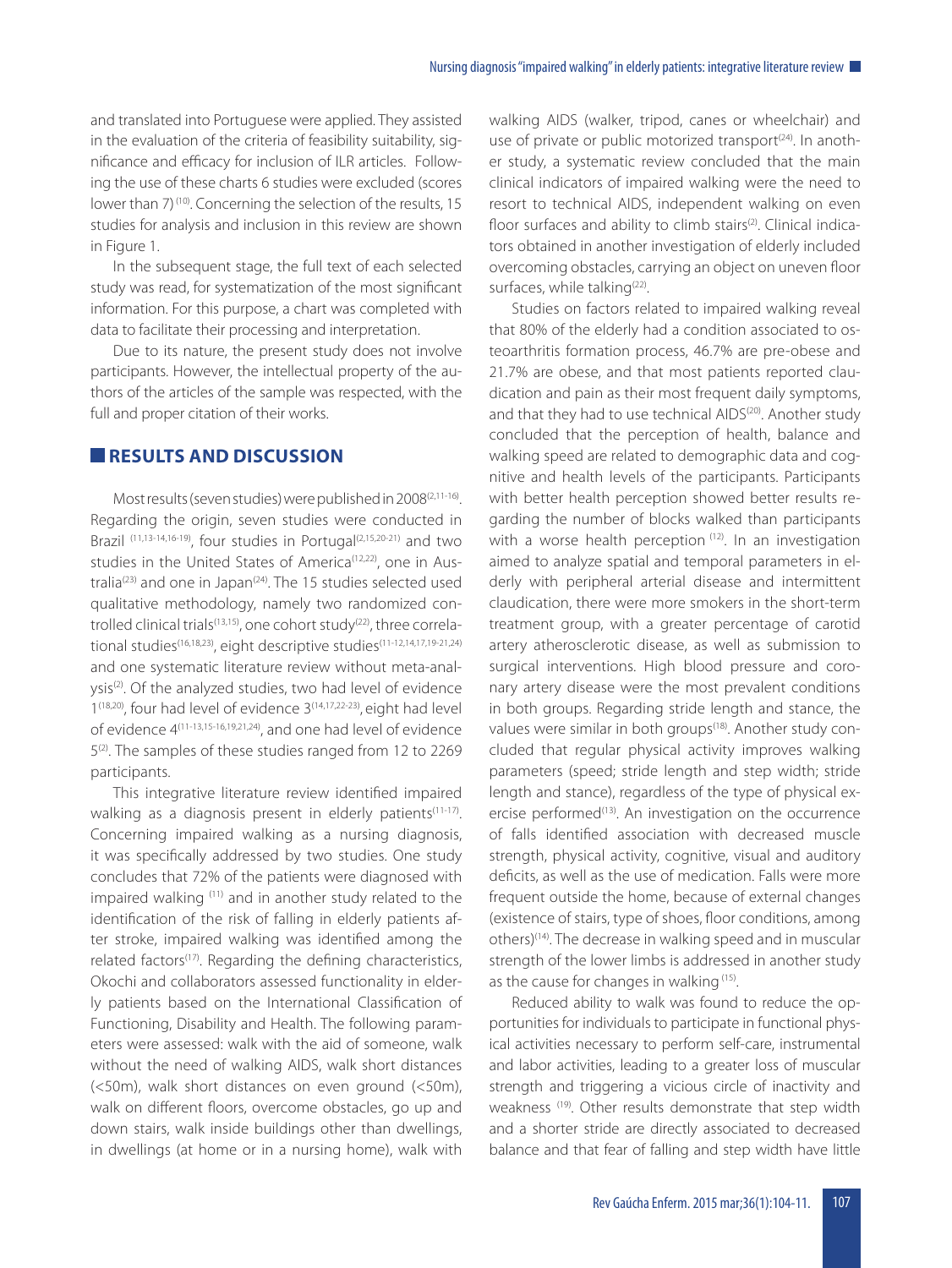influence on balance<sup>(23)</sup>. In another study it was found that regardless of the level of balance, the parameter walking speed decreased with aging in the individuals of the two study groups (16). Women and elderly have greater functional impairment, particularly regarding walking, associated to pain, and depression also seems to be associated with pain and functionality<sup>(21)</sup>. Nineteen (19) clinical indicators/defining characteristics of impaired walking of elderly patients were identified (Chart 1).

The most frequent indicator  $(n=3)$  in this review was: impaired ability to walk independently (resorts to technical AIDS). The least frequent (n=1) were: impaired ability to walk distances required to perform routine activities, impaired ability to walk on level surfaces, impaired ability to walk while carrying something, impaired ability to walk and talk, impaired ability to climb down stairs, impaired ability to walk inside dwellings, Impaired ability to walk inside buildings other than dwellings, Impaired ability to use private or public motorized transport and Impaired ability related to stride stance. Among the defining characteristics not described in NANDA-I, the most frequent was also: impaired ability to walk independently (resort to technical AIDS) (n=3).

Although the study population is formed by elderly, these results are consistent with the three defining characteristics (out of a total of six) of impaired walking classified into NANDA-I. That is, the defining characteristics found in the results and present in the classification are: impaired ability to go up and down stairs (n=2), impaired, impaired ability to walk on irregular floor surfaces ( $n=2$ ) and impaired ability to walk distances required to perform routine activities (n=1). Other indicators not described in NANDA-I were identified, as follows: impaired ability to walk independently (resort to technical AIDS) (n=3), impaired ability associated to walking speed (n=2), to overcome obstacles (walk around, climb over) (n=2), to width and length of steps  $(n=2)$ , to walk independently  $(n=2)$ , walk on level surfaces  $(n=1)$ , walk while carrying things  $(n=1)$ , walk while talking

| <b>Defining Characteristics</b>                                                                 | n              | <b>NANDA-I</b><br>(2012) |
|-------------------------------------------------------------------------------------------------|----------------|--------------------------|
| Impaired ability to walk independently (resort to technical AIDS) <sup>(11-13)</sup>            | 3              |                          |
| Impaired ability to climb stairs <sup>(12,17)</sup>                                             | $\overline{2}$ | $\sqrt{}$                |
| Impaired ability to walk on irregular floor surfaces <sup>(11,24)</sup>                         | $\overline{2}$ | $\sqrt{}$                |
| Impaired ability associated to walking speed (14,19)                                            | $\overline{2}$ |                          |
| Impaired ability to overcome obstacles (walk around, climb over) <sup>(11,24)</sup>             | $\overline{2}$ |                          |
| Impaired ability related to width and length of steps <sup>(14,24)</sup>                        | $\overline{2}$ |                          |
| Impaired ability to walk independently <sup>(12)</sup> [need help from others <sup>(11)</sup> ] | $\overline{2}$ |                          |
| Impaired ability to walk distances required to perform routine activities <sup>(11)</sup>       |                | $\sqrt{}$                |
| Impaired ability to walk on level surfaces <sup>(12)</sup>                                      |                |                          |
| Impaired ability to walk while carrying something <sup>(24)</sup>                               |                |                          |
| Impaired ability to walk and talk <sup>(24)</sup>                                               |                |                          |
| Impaired ability to climb down stairs <sup>(11)</sup>                                           |                |                          |
| Impaired ability to walk inside dwellings (11)                                                  |                |                          |
| Impaired ability to walk inside buildings other than dwellings <sup>(11)</sup>                  |                |                          |
| Impaired ability to use private or public motorized transport <sup>(11)</sup>                   |                |                          |
| Impaired ability related to stride stance <sup>(14)</sup>                                       |                |                          |
| Impaired ability to go up and down sidewalks                                                    |                | $\sqrt{}$                |
| Impaired ability to walk uphill                                                                 |                | V                        |
| Impaired ability to walk downhill                                                               |                |                          |

**Chart 1.** Comparative summary of the defining characteristics found in Integrative Literature Review and NANDA Internacional, Lisboa, 2014.

Source: Research data, 2014.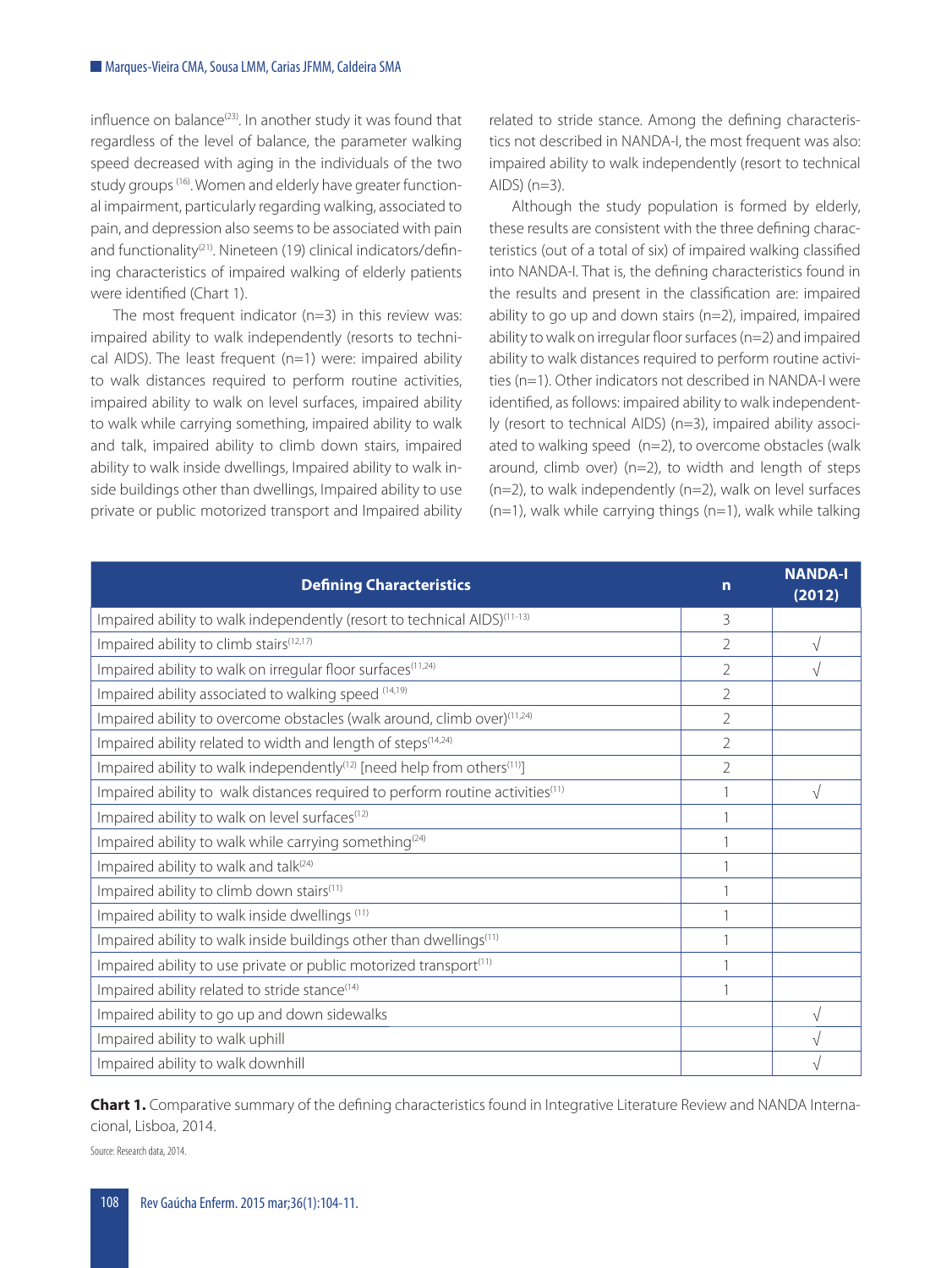| <b>Related Factors</b>                                   | $\mathbf n$    | <b>NANDA-I</b> |
|----------------------------------------------------------|----------------|----------------|
| Walking speed(14,18-20,23)                               | 5              |                |
| Poor muscle strength (15-16,23)                          | 3              | $\sqrt{}$      |
| Stride length and stance(14,20-21)                       | 3              |                |
| Pain <sup>(2,17)</sup>                                   | $\overline{2}$ | $\sqrt{}$      |
| Impaired balance <sup>(18-19)</sup>                      | $\overline{2}$ | $\sqrt{}$      |
| Cognitive impairment <sup>(15)</sup>                     | $\mathbf{1}$   | $\sqrt{}$      |
| Depressive mood <sup>(2)</sup>                           | $\mathbf{1}$   | $\sqrt{}$      |
| Environmental limitations <sup>(15)</sup>                | $\mathbf{1}$   | $\sqrt{}$      |
| Fear of falling <sup>(21)</sup>                          | 1              | $\sqrt{}$      |
| Impaired vision(15)                                      | $\mathbf{1}$   | $\sqrt{}$      |
| Obesity <sup>(17)</sup>                                  | $\mathbf{1}$   | $\sqrt{}$      |
| Osteoarticular loss <sup>(17)</sup>                      | $\mathbf{1}$   |                |
| Excessive slimness <sup>(17)</sup>                       | 1              |                |
| History of falls <sup>(19)</sup>                         | $\mathbf{1}$   |                |
| Impaired health <sup>(19)</sup>                          | $\mathbf{1}$   |                |
| Spatial and temporal parameters affected <sup>(20)</sup> | $\mathbf{1}$   |                |
| Cardiovascular pathologies <sup>(20)</sup>               | $\mathbf{1}$   |                |
| Claudication <sup>(17)</sup>                             | $\mathbf{1}$   |                |
| Submissão a intervenções cirúrgicas <sup>(20)</sup>      | $\mathbf{1}$   |                |
| Auditory deficits <sup>(15)</sup>                        | $\mathbf{1}$   |                |
| Use of a given medication <sup>(15)</sup>                | 1              |                |
| Deconditioning                                           |                | $\sqrt{}$      |
| Lack of knowledge                                        |                | $\sqrt{}$      |
| Limited resilience                                       |                | $\sqrt{}$      |
| Musculoskeletal damage                                   |                | $\sqrt{}$      |
| Neuromuscular impairment                                 |                | $\sqrt{}$      |

**Chart 2.** Comparative summary of related factors found in the Integrative Literature Review and NANDA Internacional, Lisboa, 2014.

Source: Research data, 2014.

 $(n=1)$ , climb down stairs  $(n=1)$ , walk inside dwellings  $(n=1)$ , walk inside buildings other than dwellings (n=1), use private or public motorized transport (n=1), and related to stride stance (n=1). It should be stressed that impaired ability to go up and down stairs, impaired ability to walk uphill and impaired ability to walk downhill, described by NANDA-I, were not found in these studies. Regarding the factors that are related with impaired walking, 26 factors were identified (Chart 2).

Regarding the causes of impaired walking in elderly, the most frequent (n=5) related factor in this review was "walking speed", which is not part of NANDA-I. The least frequent (n=1) factors were: cognitive impairment, depressive mood, environmental limitations, fear of falling, impaired vision, obesity, osteoarticular loss, excessive slimness, history of falls, impaired health, spatial and temporal parameters affected, cardiovascular pathologies, claudication, submission to surgical interventions, auditory deficits and use of a given medication. The related factors contemplated in NANDA-I and identified in the analyzed studies are: poor muscle strength, pain, impaired balance, cognitive impairment, depressive mood, environmental limitations, fear of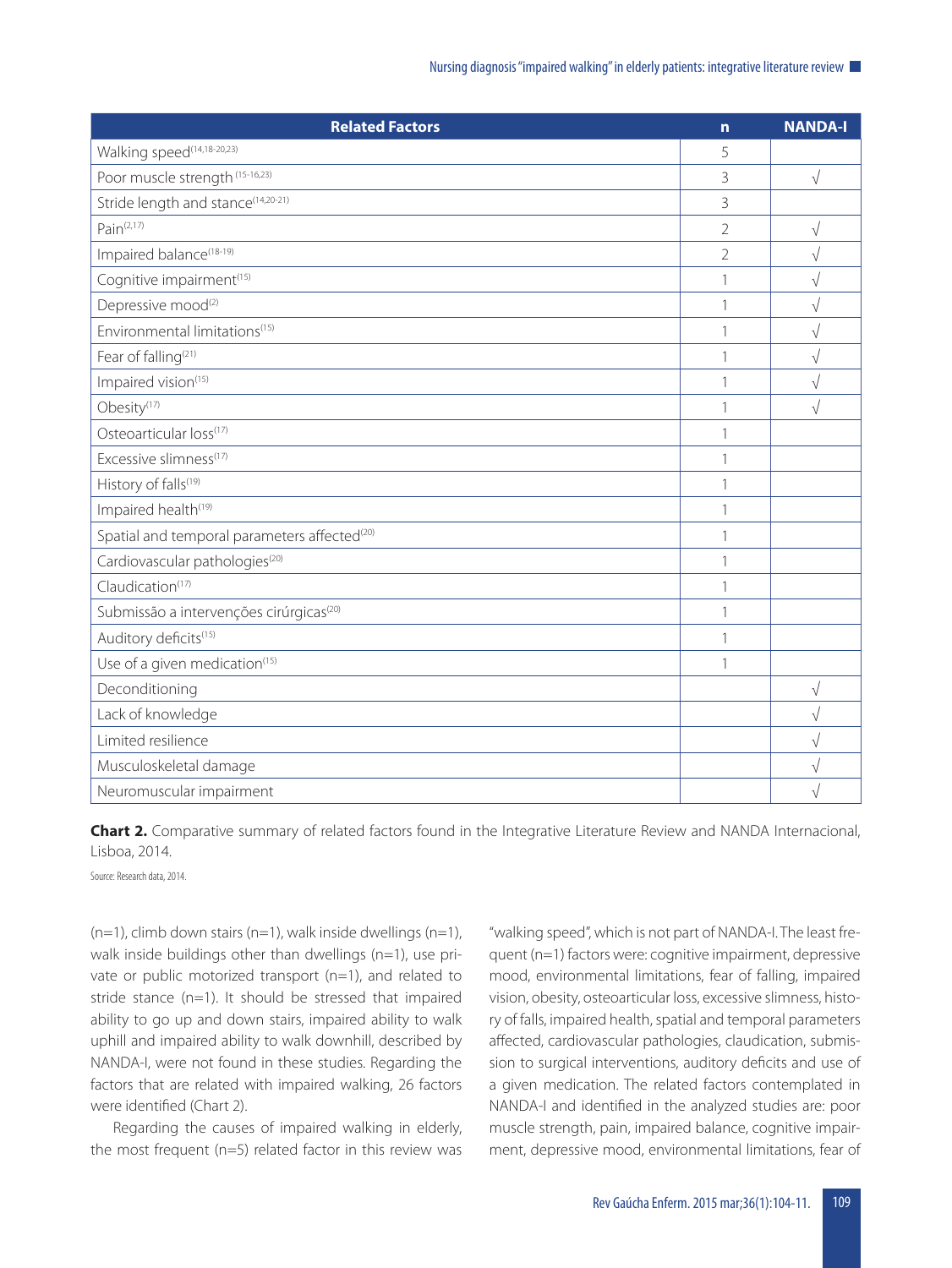falling, impaired vision and obesity. The factors related with walking speed, stride length and stance, osteoarticular loss, excessive slimness, history of falls, impaired health, spatial and temporal parameters affected, cardiovascular pathologies, claudication, surgical interventions undergone, auditory deficits and use of a given medication are described in NANDA-I and were observed in the studies. The factors reported by NANDA-I not listed by the reviewed studies that were identified are: deconditioning, lack of knowledge, limited resilience, musculoskeletal impairment and neuromuscular impairment. Most studies recommend further studies that demonstrate the benefits of nursing interventions in elderly patients with impaired walking<sup>(2,15-16,18,20-22,24)</sup>. Future studies should use significant samples and scientific designs such as randomized clinical trials or quasi-experimental studies that might contribute to increase their levels of evidence.

## **EXPIRITIONS**

The results of this ILR show that the objective of this study was achieved, as new defining characteristics and factors related to the nursing diagnosis impaired walking in elderly patients that are not part of the classification were identified and, on the other hand, the diagnoses classified by NANDA-I were supported. The ILR apparently contributes to the development and updating of the defining characteristics and factors related to the nursing diagnosis impaired walking. However, one important limitation of this study concerns the inclusion criterion regarding the language because the exclusion of articles published in other languages identified here certainly limited our results. With the increase in longevity, one of the main causes of restriction of activity in the elderly is imputed to the musculo-skeletal system, which leads to changes in mobility, with serious impact on the execution of daily activities and hence on the quality of life. The clinical validation of these results would be desirable, and the findings of the present study establish the relevance of validating these indicators and etiological factors in the clinical setting. By validating the defining characteristics and related factors already included in NANDA-I, and those identified in this review, for elderly patients, the importance of these factors for the nursing diagnosis can be studied. This will contribute to the improvement of taxonomy II of NANDA-I, to practice and education in nursing, since the most significant indicators for diagnosis can be identified, and also to investigation, as the guiding question of this study can be used for other populations.

## **REFERENCES**

- 1. Guedes NG, Lopes MVO. Exercício físico em portadores de hipertensão arterial:uma análise conceitual. Rev Gaúcha Enferm. 2010;31(2):367-74.
- 2. Baixinho C. Capacidade de deambulação após fractura do colo do fémur: revisão sistemática da literatura. Rev Referência. 2008;II(8):79-86.
- 3. North American Nurses Diagnosis Association (US). Nursing diagnoses: definitions and classification (1999-2000). Philadelphia: North American Nurses Diagnosis Association; 1999.
- 4. Herdman H. Diagnósticos de enfermagem da NANDA: definições e classificação (2012-2014). São Paulo: Artmed; 2012.
- 5. Ordem dos Enfermeiros (PO). Classificação Internacional para a Prática de Enfermagem: versão 2. Santa Maria da Feira: Lusodidacta; 2011.
- 6. Whittemore R, Knafl K. The integrative review: updated methodology. J Adv Nurs. 2005;52(5):546-53.
- 7. Crossetti, MGO. Revisão integrativa de pesquisa na enfermagem o rigor cientifi co que lhe é exigido [editorial]. Rev Gaúcha Enferm. 2012;33(2):8-9.
- 8. Ganong LH. Integrative reviews of nursing research. Res Nurs Health. 1987;10(1):1-11.
- 9. Souza MT, Silva MD, Carvalho R. Revisão integrativa: o que é e como fazer? Einstein. 2010;8(1 Pt 1):102-6.
- 10. The Joanna Briggs Institute (AT). Joanna Briggs Institute's user manual: version 5.0 system for the unified management. Assessment and Review of Information. Adelaide: Joanna Briggs Institute; 2011.
- 11. Figueiredo ML, Luz MH, Brito C, Sousa S, Silva D. Diagnósticos de enfermagem no idoso acamado no domicílio. Rev Bras Enferm. 2008 jul/ago; (61):464-9.
- 12. Talkowski J, Brach J, Studenski S, Newman A. Impact of health perception, balance perception, fall history, balance performance and gait speed on walking activity in older adults. Phys Ther. 2008;88(12):1474-81.
- 13. Mastandrea L. Avaliação da deambulação em idosas ativas e sedentárias [dissertação]. Ribeirão Preto: Faculdade de Medicina de Ribeirão Preto, Universidade de São Paulo; 2008.
- 14. Silva T. Alteração do equilíbrio e deambulação em idosos e ocorrência de quedas [dissertação]. Ribeirão Preto: Faculdade de Medicina de Ribeirão Preto, Universidade de São Paulo; 2008.
- 15. Yázigi F. Efeito de três meses de destreino na capacidade funcional de idosos [dissertação]. Lisboa: Faculdade de Motricidade Humana, Universidade Técnica de Lisboa; 2008.
- 16. Caldas C, Abreu S. Velocidade da deambulação, equilíbrio e idade: um estudo correlacional entre idosas praticantes e idosas não praticantes de um programa de exercícios terapêuticos. Rev Bras Fisioter. 2008 jul/ago;12(4):324-30.
- 17. Costa A, Oliveira A, Moreira R, Cavalcante T, Araujo T. Identificação do risco de quedas em idosos após acidente vascular encefálico. Esc Anna Nery. 2010 out./ dez;14(4):684-9.
- 18. Grams S, Damiano A, Monte F, Mandelli M, Carvalho T. Deambulação de pacientes com doença arterial obstrutiva periférica e claudicação intermitente. Rev Bras Med Esporte. 2009;15(4):255-9.
- 19. Mantovani E. Saúde física, indicadores antropométricos, desempenho físico e bem-estar subjetivo em idosos atendidos no ambulatório de geriatria do HC/ Unicamp [dissertação]. Campinas: Faculdade de Educação Física, Universidade Estadual de Campinas; 2007.
- 20. Mendes ME, Novo A, Preto L. Funcionalidade de idosos com osteoartrite. In Fernandes AS, Magalhães CP, Mata MAP, Pimentel MH, BaptistaMG, editores. Dilemas atuais e desafios futuros. Livro de atas (e-book) do I Congresso de Cuidados